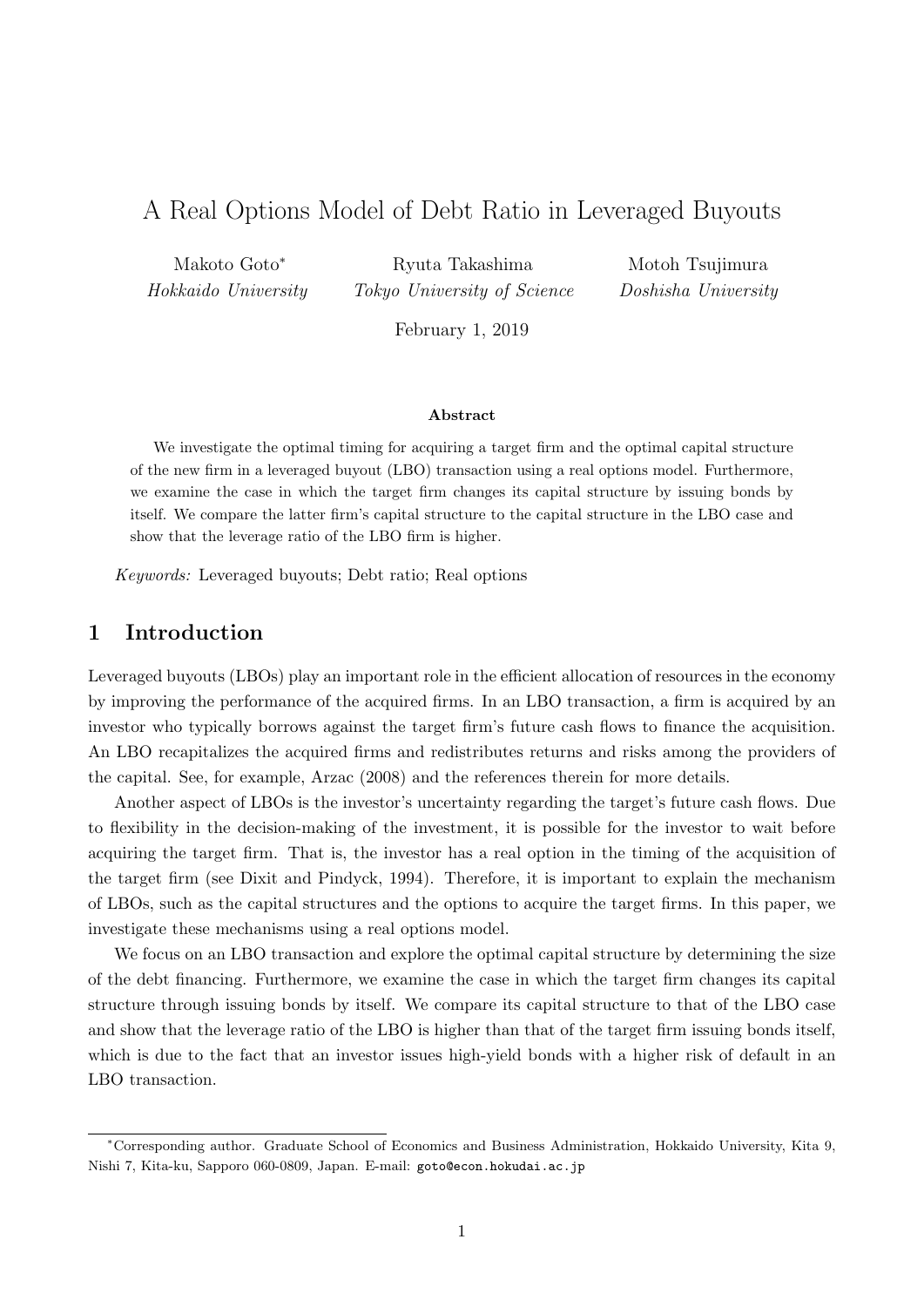### **2 The LBO model**

In this section, we develop a model of an LBO transaction by investigating the option value of acquiring the target firm. To this end, we examine the values of the target firm and the new firm.

Suppose that an investor establishes a special purpose vehicle (SPV) using the investor's own equity *I* and non-recourse debt  $D<sub>N</sub>$  to buy a 100% of the stock in an all-equity target firm. The debt is financed by issuing bonds whose coupon payment is *cL*. After acquiring the target firm, the SPV and the target firm merge into a new firm as a subsidiary firm of the investor. We assume that the investor, the creditors, and the shareholders of the target firm are risk neutral.

Let  $X_t$  be the target firm's EBIT, given by

$$
dX_t = \alpha X_t dt + \sigma X_t dW_t,
$$

where  $\alpha$  is the instantaneous expected growth rate of  $X_t$ ,  $\sigma$  (> 0) is the associated volatility, and  $W_t$ is a standard Brownian motion.

#### **2.1 Target firm's value**

The target firm is assumed to maintain its activity until the EBIT falls to the level  $X_T$ . The value of the target firm,  $V_T$ , is given by

$$
V_T(x) = \sup_{t_T} \mathbb{E} \bigg[ \int_t^{t_T} e^{-r(s-t)} (1-\tau) X_s ds + e^{-r(t_T-t)} K \bigg| X_t = x \bigg],
$$

where  $t_T$  is the liquidation time, r is the discount rate,  $\tau$  is the effective corporate tax rate, and K is the liquidation value.

Following the standard technique of the real options approach, the value of the target firm is

$$
V_T(x) = \begin{cases} A_T x^{\beta_2} + \frac{(1-\tau)x}{r-\alpha}, & \text{for } x > X_T, \\ K, & \text{for } x \le X_T, \end{cases}
$$

$$
A_T = \left( K - \frac{(1-\tau)X_T}{r-\alpha} \right) X_T^{-\beta_2},
$$

$$
X_T = \frac{\beta_2}{\beta_2 - 1} \frac{r-\alpha}{1-\tau} K,
$$

where  $\beta_2$  is the negative root of the following characteristic equation:

$$
\frac{1}{2}\sigma^2\beta(\beta - 1) + \alpha\beta - r = 0.
$$
\n(1)

#### **2.2 New firm's value**

The value of the new subsidiary firm,  $V_N$ , consists of the equity  $E_N$  and debt  $D_N$  values:

$$
V_N(x) = E_N(x) + D_N(x). \tag{2}
$$

Recall that the investor is a shareholder of the new firm. The investor has the right to liquidate the firm if the EBIT falls to the level *X<sup>N</sup>* . For analytical simplicity, we assume that the creditors rather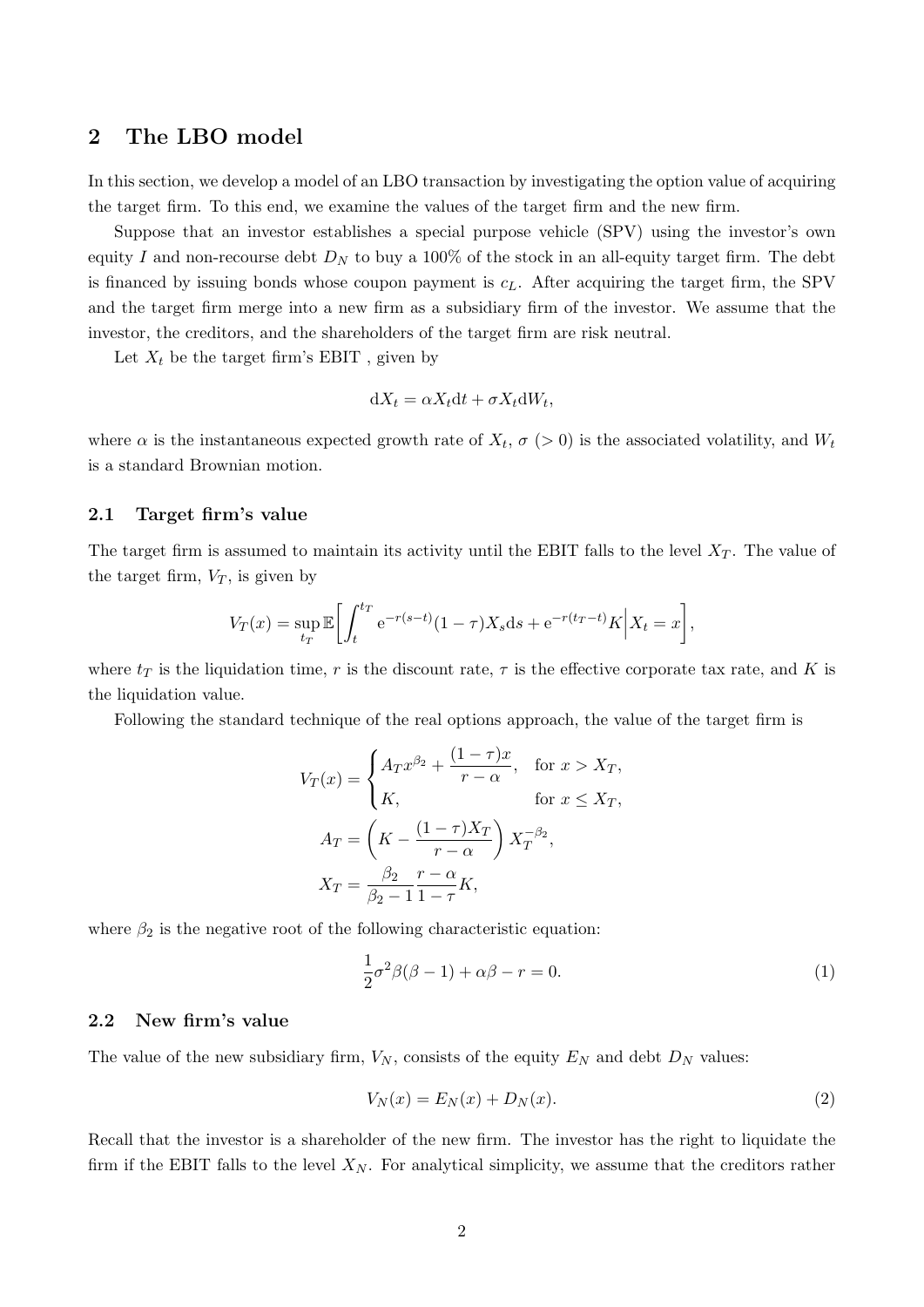than the investor receive the liquidation value. Therefore, the equity value of the new firm,  $E_N(x)$ , is formulated as

$$
E_N(x) = \sup_{t_N} \mathbb{E}\bigg[\int_t^{t_N} e^{-r(s-t)}(1-\tau)(X_s - c_L)ds\bigg|X_t = x\bigg],
$$

where  $t_N$  is the liquidation time of the new firm. Therefore,  $E_N(x)$  is

$$
E_N(x) = \begin{cases} A_E x^{\beta_2} + \frac{(1-\tau)x}{r-\alpha} - \frac{(1-\tau)c_L}{r}, & \text{for } x > X_N, \\ 0, & \text{for } x \le X_N, \end{cases}
$$

$$
A_E = \left(\frac{(1-\tau)c_L}{r} - \frac{(1-\tau)X_N}{r-\alpha}\right) X_N^{-\beta_2},
$$

$$
X_N = \frac{\beta_2}{\beta_2 - 1} \frac{r-\alpha}{r} c_L.
$$

Further, the investor indirectly decides the debt value of the new firm,  $D<sub>N</sub>(x)$ , via determining the liquidation time  $t_N$ . Therefore, the value of debt is given by

$$
D_N(x) = \mathbb{E}\bigg[\int_t^{t_N} e^{-r(s-t)} c_L ds + e^{-r(t_N-t)} (1-\theta)K \bigg| X_t = x\bigg],
$$

where  $\theta \in (0,1)$  is the default cost parameter. Therefore,  $D_N(x)$  is given by

$$
D_N(x) = \begin{cases} A_D x^{\beta_2} + \frac{c_L}{r}, & \text{for } x > X_N, \\ (1 - \theta)K, & \text{for } x \le X_N, \end{cases}
$$

$$
A_D = \left( (1 - \theta)K - \frac{c_L}{r} \right) X_N^{-\beta_2}.
$$

Finally, the total value of the new firm,  $V_N$ , is given by

$$
V_N(x) = \begin{cases} (A_E + A_D)x^{\beta_2} + \frac{(1 - \tau)x}{r - \alpha} + \frac{\tau c_L}{r}, & \text{for } x > X_N, \\ (1 - \theta)K, & \text{for } x \le X_N. \end{cases}
$$
(3)

The first term of the right-hand side in the first line of Eq. (3) represents the option value to bankrupt the new firm. The second term represents the present value of the net operating profit after tax and the third term represents the tax benefit from debt.

#### **2.3 Option value of acquiring**

We now proceed to characterizing the timing and the option value of acquiring the target firm. The investor acquires the target firm if its revenue rises to the level *XL*. Then, the investor's problem is to choose the investment time, *tL*, in order to maximize the expected net present value of acquiring the target firm:

$$
F_L(x) = \sup_{t_L} \mathbb{E}\left[e^{-rt_L}(E_N(X_{t_L}) - I)\right].
$$

Notice that there is the following capital constraint at investment time  $t_L$ :

$$
V_T(X_{t_L}) = I + D_N(X_{t_L}),
$$
\n(4)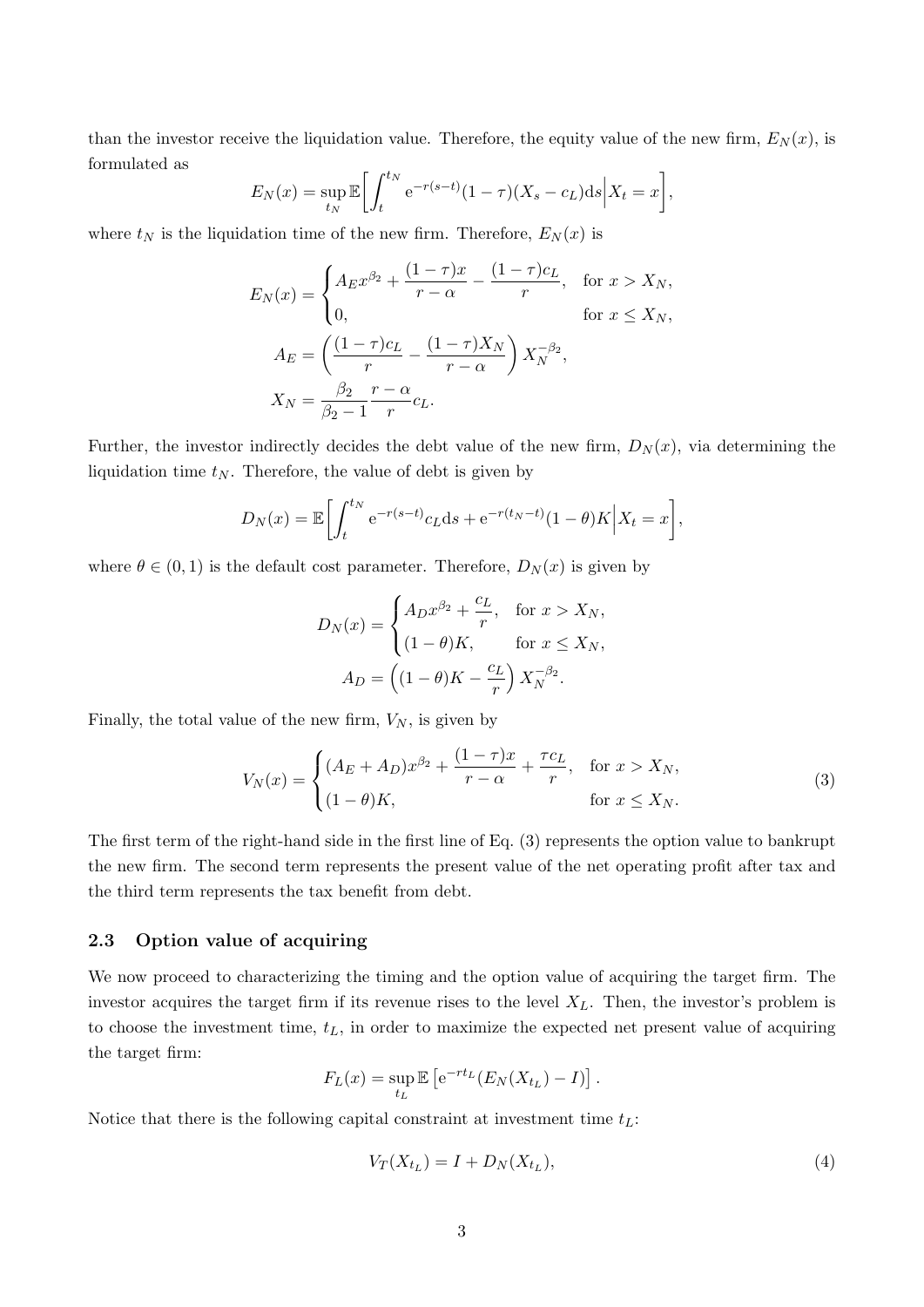which determines the size of debt financing  $c<sub>L</sub>$ . From Eqs. (2) and (4), the investor's problem can also be formulated as

$$
F_L(x) = \sup_{t_L} \mathbb{E}\left[e^{-rt_L}(V_N(X_{t_L}) - V_T(X_{t_L}))\right].\tag{5}
$$

Solving Eq. (5) gives

$$
F_L(x) = \begin{cases} (A_E + A_D - A_T)x^{\beta_2} + \frac{\tau c_L}{r}, & \text{for } x \ge X_L, \\ A_L x^{\beta_1}, & \text{for } x < X_L, \end{cases}
$$
\n
$$
A_L = \left( (A_E + A_D - A_T)X_L^{\beta_2} + \frac{\tau c_L}{r} \right) X_L^{-\beta_1},
$$
\n
$$
X_L = \left( \frac{\beta_1}{\beta_2 - \beta_1} \frac{1}{A_E + A_D - A_T} \frac{\tau c_L}{r} \right)^{1/\beta_2},
$$
\n(6)

where  $\beta_1$  is the positive root of Eq. (1). The right-hand side in the second line of Eq. (6) represents the option value of acquiring the target firm.

# **3 Debt financing by target firm**

We investigate the case in which there is no LBO transaction against the target firm in this section. The target firm raises funds through debt and changes its capital structure by itself. This implies the optimal debt finance of the target firm (ODF).

Suppose that the target firm finances the amount  $D<sub>O</sub>$  by issuing bonds when the EBIT rises to the level  $X_O$ . Let  $c_O$  be the coupon payment of debt  $D_O$ . Note that  $D_O \neq D_N$  and  $c_O \neq c_L$ . Then the target firm's problem is to choose the timing of the issuance of the bond in order to maximize the financial leverage effect, defined as the increase in the value of firm from the debt financing. Let *V<sup>O</sup>* be the value of the target firm when it is a leveraged firm, given by

$$
V_O(x) = E_O(x) + D_O(x),
$$

where *E<sup>O</sup>* is the value of the equity.

Then, the target firm's problem is formulated as follows:

$$
F_O(x) = \sup_{t_O} \mathbb{E}\left[e^{-rt_O}(V_O(X_{t_O}) - V_T(X_{t_O}))\right],\tag{7}
$$

where  $t_O$  is the time of debt financing. Comparing Eqs. (5) and (7), it is clear that  $F_O = F_L|_{c_L=c_O}$ . The target firm chooses the coupon payment  $c<sub>O</sub>$  to maximize the financial leverage effect at optimal issuing time:

$$
c_O = \arg\max_c F_O(X_O; c),
$$

where  $X_O = X_L|_{c_L = c_O}$ .

## **4 Numerical examples**

In this section, we numerically examine coupon payments, leverage ratio (LR), interest rate of debt (IRD), and tolerance for default (TFD) and compare these values between the two cases, LBO and ODF. Further, we investigate the impacts of changes in uncertainty,  $\sigma$ , on these values.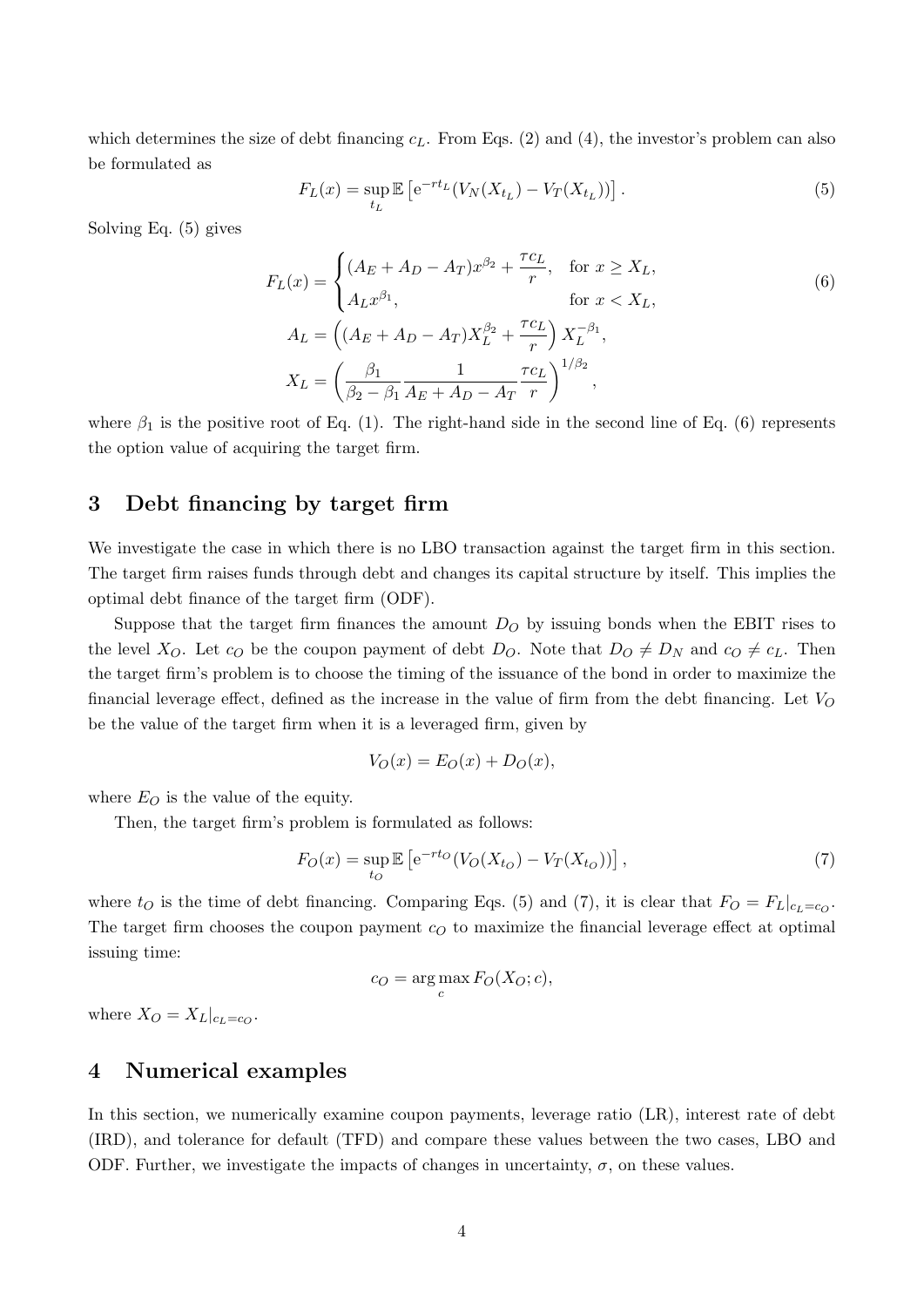| TWOIC I. COMPARANTIC DRAMIOD HIGH LODDOOR TO 0. |          |       |  |  |  |                                                 |  |         |       |
|-------------------------------------------------|----------|-------|--|--|--|-------------------------------------------------|--|---------|-------|
| LBO.                                            | $\sigma$ | $D_N$ |  |  |  | $V_N$ $X_N$ $X_L$ $c_L$ LR                      |  | IRD TFD |       |
|                                                 | 0.15     |       |  |  |  | 38.92 54.93 1.636 3.483 2.618 0.709 0.067 1.847 |  |         |       |
|                                                 | 0.20     | 26.34 |  |  |  | 40.21 0.996 2.558 1.855 0.655 0.070 1.562       |  |         |       |
|                                                 | 0.25     |       |  |  |  | 18.76 31.29 0.621 1.970 1.343 0.600 0.072 1.349 |  |         |       |
| <b>ODF</b>                                      | $\sigma$ | $D_O$ |  |  |  | $V_O$ $X_N$ $X_O$ $c_O$ LR                      |  | IRD TFD |       |
|                                                 | 0.15     | 9.98  |  |  |  | 14.50 0.361 0.849 0.578 0.688 0.058 0.488       |  |         |       |
|                                                 | 0.20     | 11.05 |  |  |  | 17.61  0.363  1.054  0.677  0.628  0.061        |  |         | 0.691 |
|                                                 | 0.25     |       |  |  |  | 12.47 21.90 0.375 1.339 0.812 0.570 0.065 0.963 |  |         |       |

Table 1: Comparative statics with respect to *σ*.

LR and IRD are respectively defined by  $D_N/V_N$  ( $D_O/V_O$ ) and  $c_L/D_N$  ( $c_O/D_O$ ) in the LBO (ODF) case. TFD is defined as the difference between the time of debt issuance,  $t_L$ , and the default time,  $t_N$ . Because these times are defined by thresholds, the TFDs for the two cases are  $X_L(c_L) - X_N(c_L)$  and  $X_O(c_O) - X_N(c_O)$ , respectively. Recall that we assumed that the investor raises funds and acquires the target firm simultaneously.

We use the following parameter values for the base case:  $\sigma = 0.2$ ,  $\alpha = 0$ ,  $r = 0.05$ ,  $\tau = 0.3$ ,  $I = 5$ ,  $K = 10$ , and  $\theta = 0.5$ . Table 1 displays the impacts of changing the magnitude of uncertainty.

First, even for changes of the uncertainty, the LR, IRD, and TFD of LBO are higher than those of ODF. This result for the values of LR and IRD is a property of LBO transactions, as previously mentioned. The result for TFD is contrary to our expectation based on the debt financing . The value of debt in the LBO case is higher than in the ODF case.

Second, according to Arzac (2008), in an ideal LBO transaction, a target firm has cash-generating capacity, and its cash flow is foreseeable. Our model demonstrates these properties. The lower the uncertainty of cash flow is, the higher the value of debt  $D<sub>N</sub>$  and the new firm's value  $V<sub>N</sub>$  are. Combining these results, a decrease in uncertainty of cash flow raises the LR. The acquiring threshold *X<sup>L</sup>* implies the target firm's cash-generating capacity. Therefore, a decrease in the uncertainty of cash flow raises the acquiring threshold. Consequently, a decrease in the uncertainty of cash flow also raises the default threshold  $X_N$ . These results of changing the uncertainty imply that a decrease in uncertainty raises TFD. Furthermore, a decrease in uncertainty raises coupon payment. The combined changes in the values of the debt and of the coupon payment imply that a decrease in uncertainty reduces the IRD.

## **5 Conclusion**

In this paper, we have investigated the investor's option to acquire the target firm in an LBO. To this end, we solved the investor's problem using a real options approach. Then, we found the firm values and thresholds. Finally, we conducted a comparative static analysis for uncertainty, which showed the representative property of LBO transactions .

For future work, we will consider levered target firms and the separation of owner and manager as in Lambrecht and Myers (2007, 2008).